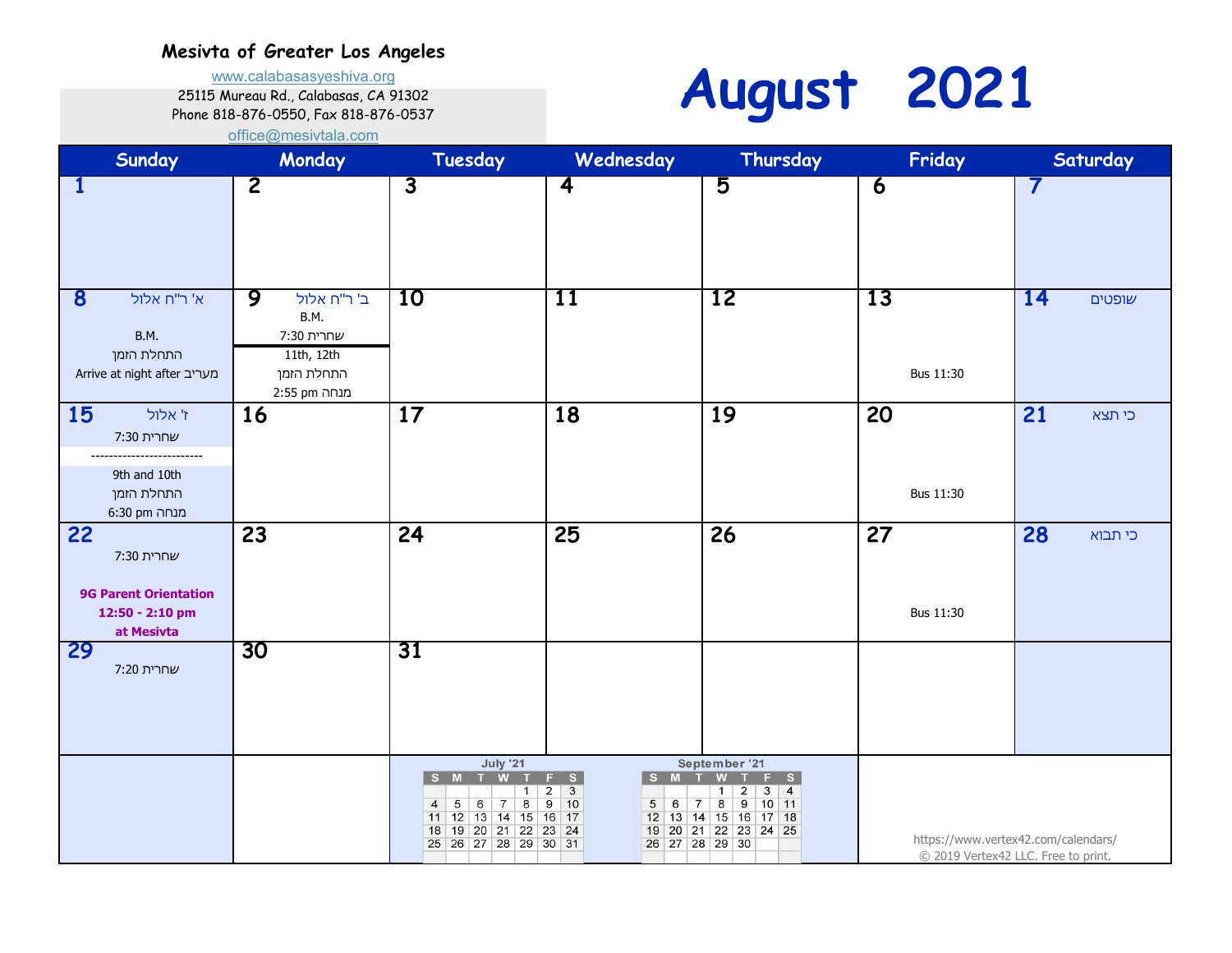www.calabasasyeshiva.org

25115 Mureau Rd., Calabasas, CA 91302 Phone 818-876-0550, Fax 818-876-0537

### **September 2021**

| Sunday           |    | Monday    |                | Tuesday                                                                                                                                                                  |                                | Wednesday                                                                                                       |                                                           | Thursday                                                                                                                                          |                | Friday                                                                     |                         | Saturday                                  |
|------------------|----|-----------|----------------|--------------------------------------------------------------------------------------------------------------------------------------------------------------------------|--------------------------------|-----------------------------------------------------------------------------------------------------------------|-----------------------------------------------------------|---------------------------------------------------------------------------------------------------------------------------------------------------|----------------|----------------------------------------------------------------------------|-------------------------|-------------------------------------------|
|                  |    |           |                |                                                                                                                                                                          | 1                              |                                                                                                                 | $\overline{2}$                                            |                                                                                                                                                   | $\overline{3}$ | Bus 11:30                                                                  | $\overline{\mathbf{4}}$ | נצבים                                     |
| 5<br>שחרית 7:25  | 6  | Labor Day | $\prime$       | א' ראש השנה                                                                                                                                                              | $\overline{\mathbf{8}}$        | ב' ראש השנה                                                                                                     | 9<br>מנחה 1:25 pm                                         | צום גדליה<br>7:40 pm מעריב)Supper<br>No General Studies classes<br>May leave campus in afternoon with permission<br>Everyone must return by 10 pm | 10             | Bus 11:30                                                                  | 11                      | וילך                                      |
| 12<br>שחרית 7:20 | 13 |           | 14             |                                                                                                                                                                          | 15                             | ערב יוה"כ                                                                                                       | <b>16</b>                                                 | יום הכיפורים<br>בחורים Out of town<br>may leave tonight                                                                                           | 17             | שחרית Dismissal after<br>and a lite breakfast<br>Bus 9:00 am               | 18                      | האזינו                                    |
| 19               | 20 | ערב סוכות | 21             | א' סוכות                                                                                                                                                                 | 22                             | ב' סוכות                                                                                                        | 23                                                        |                                                                                                                                                   | 24             |                                                                            | 25                      | שבת חוה"מ<br>שמחת ביה"ש<br>$9:30 - 11:30$ |
| 26               | 27 | הוש"ר     | 28             | שמיני עצרת                                                                                                                                                               | 29                             | שמחת תורה                                                                                                       | 30                                                        |                                                                                                                                                   |                |                                                                            |                         |                                           |
|                  |    |           | <b>S</b><br>-1 | August '21<br>M<br>$\overline{2}$<br>$\overline{5}$<br>3<br>4<br>$\overline{9}$<br>10 11 12 13 14<br>8<br>17 18 19 20 21<br>16<br>15<br>22 23 24 25 26 27 28<br>29 30 31 | S<br>F.<br>$\overline{7}$<br>6 | S M<br>$\overline{3}$<br>$\overline{4}$<br>10 11 12 13 14 15 16<br>17 18 19 20 21<br>24 25 26 27 28 29 30<br>31 | October '21<br>W<br>$\overline{5}$<br>6<br>$\overline{7}$ | F S<br>$\overline{2}$<br>1<br>8<br>$\mathbf{9}$<br>$22$ 23                                                                                        |                | https://www.vertex42.com/calendars/<br>© 2019 Vertex42 LLC. Free to print. |                         |                                           |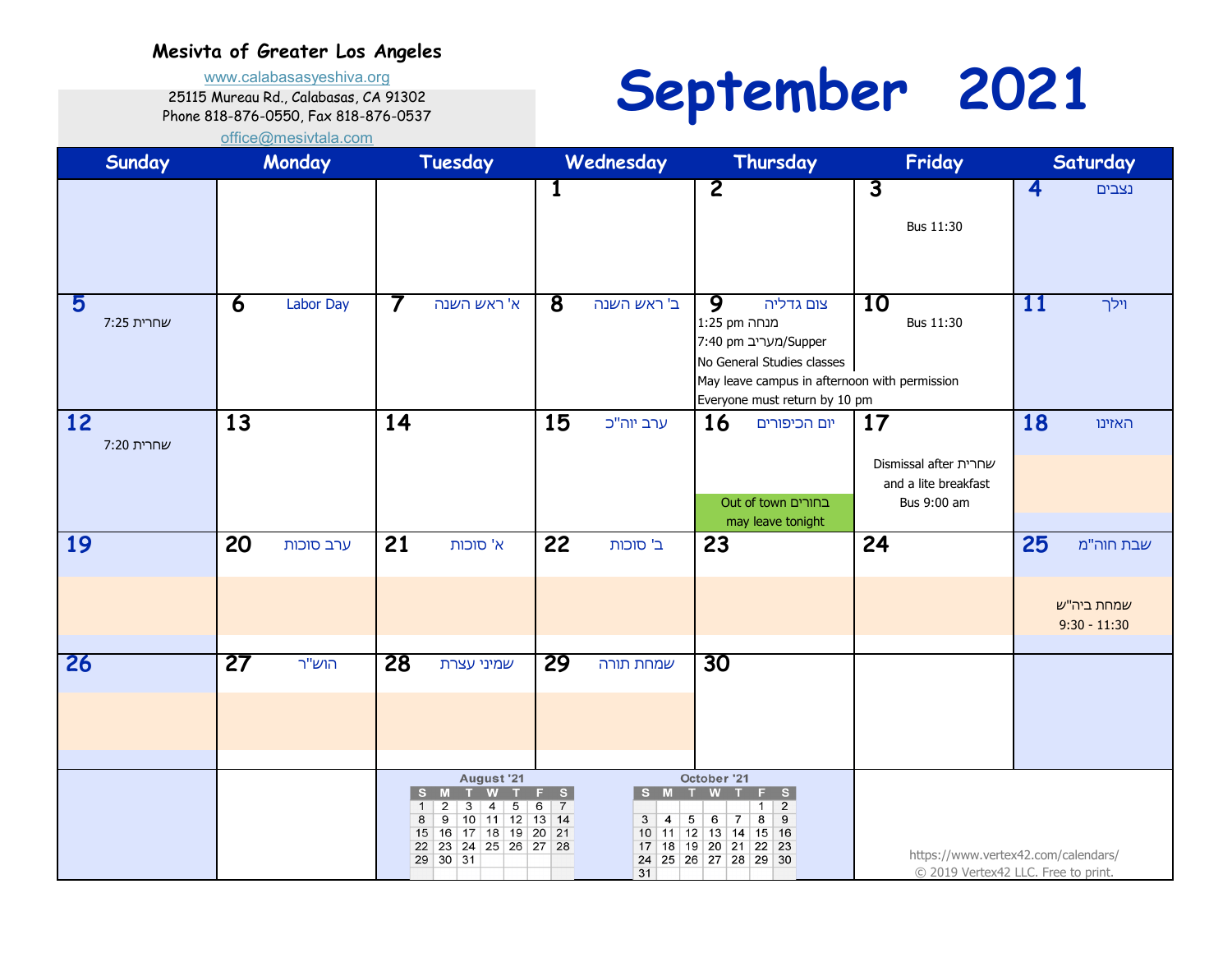www.calabasasyeshiva.org

25115 Mureau Rd., Calabasas, CA 91302

#### Phone 818-876-0550, Fax 818-876-0537

## **October 2021**

| Sunday                                                                    | Monday                  | Tuesday                                                                                                                                                                                                                    | Wednesday                                                                                                                           | Thursday                                                                                                                                                     | Friday                                                | Saturday                                                                   |
|---------------------------------------------------------------------------|-------------------------|----------------------------------------------------------------------------------------------------------------------------------------------------------------------------------------------------------------------------|-------------------------------------------------------------------------------------------------------------------------------------|--------------------------------------------------------------------------------------------------------------------------------------------------------------|-------------------------------------------------------|----------------------------------------------------------------------------|
|                                                                           |                         |                                                                                                                                                                                                                            |                                                                                                                                     |                                                                                                                                                              | 1                                                     | $\overline{\mathbf{c}}$<br>בראשית                                          |
| $\overline{\mathbf{3}}$<br>$9 - 12$ Grades<br>Resume with<br>מנחה 2:35 pm | $\overline{\mathbf{4}}$ | 5                                                                                                                                                                                                                          | $\overline{\mathbf{6}}$<br>א' ר"ח חשון<br>בית מדרש<br>Resumes with<br>9:15 pm מעריב                                                 | ב' ר"ח חשון                                                                                                                                                  | $\overline{\mathbf{8}}$<br>Bus 11:30                  | 9<br>n <sub>2</sub>                                                        |
| <b>10</b><br>שחרית 8:00                                                   | 11                      | 12                                                                                                                                                                                                                         | 13                                                                                                                                  | 14                                                                                                                                                           | 15<br>Bus 11:30                                       | <b>16</b><br>לך לך                                                         |
| <b>17</b><br>שחרית 8:00                                                   | 18                      | 19                                                                                                                                                                                                                         | 20                                                                                                                                  | 21<br>Bus to LA after<br>מנחה 2:35 pm                                                                                                                        | 22<br>Bus return to Mesivta<br>1st pick-up at 2:30 pm | 23<br>וירא<br>In-Shabbos (1)                                               |
| 24<br>שחרית 7:30                                                          | 25                      | 26                                                                                                                                                                                                                         | 27                                                                                                                                  | 28                                                                                                                                                           | 29<br>Bus 11:30                                       | 30<br>חיי שרה<br>מברכים חודש                                               |
| 31<br>שחרית 8:00                                                          |                         | September '21<br>S M T<br><b>W</b><br>$\overline{2}$<br>$\mathbf{1}$<br>$\bf 8$<br>$\overline{9}$<br>$\overline{5}$<br>$6\overline{6}$<br>$\overline{7}$<br>12 13 14 15 16 17 18<br>19 20 21 22 23 24 25<br>26 27 28 29 30 | $F-S$<br>S M T<br>$\overline{3}$<br>$\overline{4}$<br>$\mathbf{1}$<br>$10$ 11<br>$\overline{8}$<br>$\overline{7}$<br>21<br>28 29 30 | November '21<br>W T F S<br>$\overline{\mathbf{3}}$<br>56<br>$\overline{2}$<br>$\overline{4}$<br>$9$ 10 11 12 13<br>14 15 16 17 18 19 20<br>22 23 24 25 26 27 |                                                       | https://www.vertex42.com/calendars/<br>© 2019 Vertex42 LLC. Free to print. |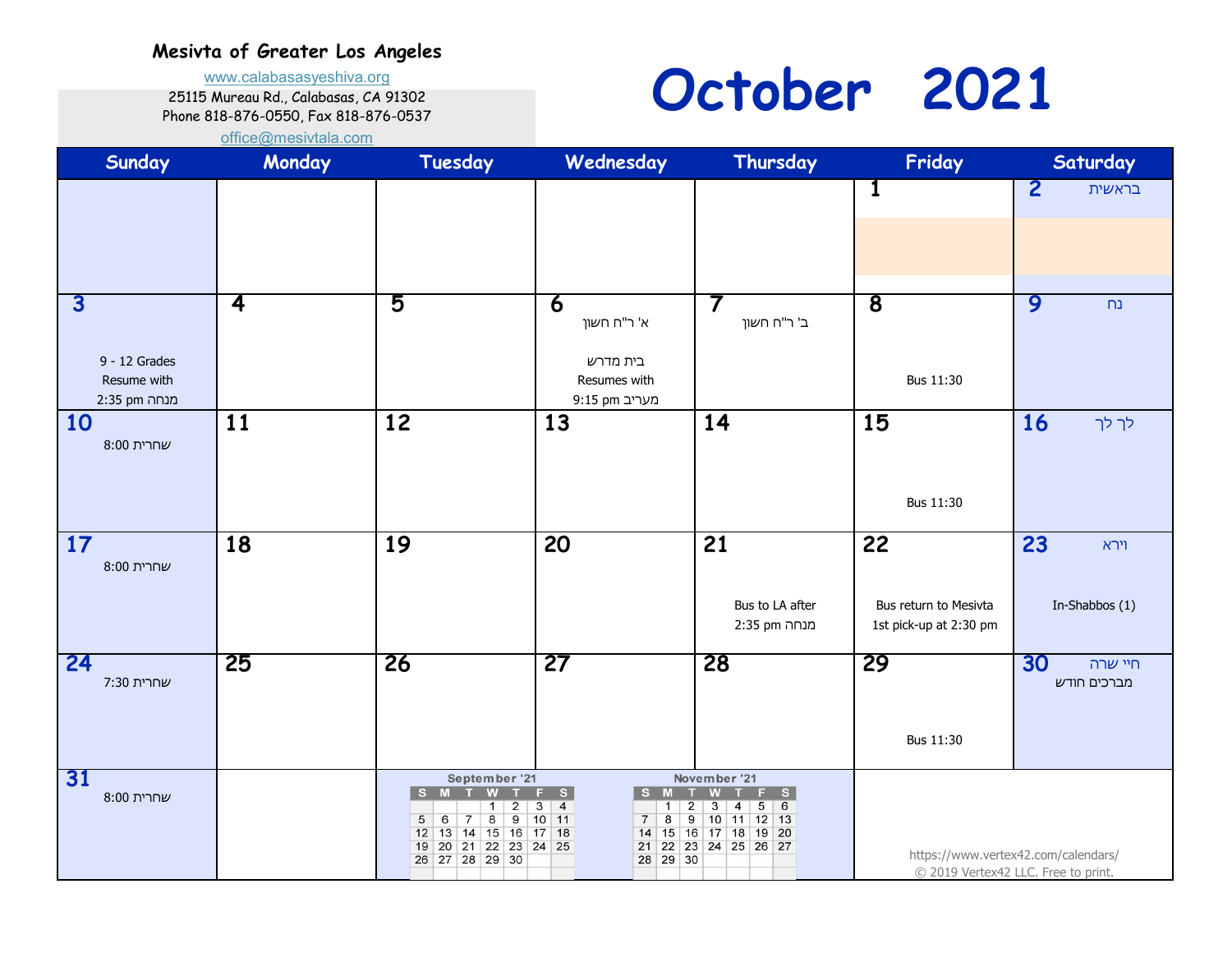www.calabasasyeshiva.org

25115 Mureau Rd., Calabasas, CA 91302

Phone 818-876-0550, Fax 818-876-0537

# **November 2021**

| Sunday                           | Monday                  | Tuesday                                                      | Wednesday                                                                  | Thursday                                                                  | Friday                 | Saturday                                                                   |
|----------------------------------|-------------------------|--------------------------------------------------------------|----------------------------------------------------------------------------|---------------------------------------------------------------------------|------------------------|----------------------------------------------------------------------------|
|                                  | 1                       | $\overline{2}$                                               | $\overline{3}$                                                             | $\overline{\mathbf{4}}$                                                   | 5<br>ר"ח כסלו          | $\overline{\mathbf{6}}$<br>תולדות                                          |
|                                  |                         |                                                              |                                                                            |                                                                           |                        | Off Shabbos - בית מדרש                                                     |
|                                  |                         |                                                              |                                                                            |                                                                           |                        |                                                                            |
|                                  |                         |                                                              |                                                                            |                                                                           | Bus 11:30              |                                                                            |
| <b>Daylight Saving</b>           | $\overline{\mathbf{8}}$ | 9                                                            | 10                                                                         | 11                                                                        | 12                     | 13<br>ױצא                                                                  |
| שחרית 7:45                       |                         |                                                              |                                                                            |                                                                           | <b>MIDTERM</b>         | Start מוצאי שבת program                                                    |
|                                  |                         |                                                              |                                                                            |                                                                           |                        |                                                                            |
| 9G Parent/Teacher<br>Conferences |                         |                                                              |                                                                            |                                                                           | Bus 11:30              |                                                                            |
| 14                               | 15                      | 16                                                           | 17                                                                         | 18                                                                        | 19                     | 20<br>וישלח                                                                |
| שחרית 7:45                       |                         |                                                              |                                                                            |                                                                           |                        |                                                                            |
|                                  |                         |                                                              |                                                                            | Bus to LA after                                                           | Bus return to Mesivta  | In-Shabbos (2)                                                             |
| 10G Parent/Teacher               |                         |                                                              |                                                                            | מנחה 2:35 pm                                                              | 1st pick-up at 1:00 pm |                                                                            |
| Conferences                      | 22                      |                                                              | 24                                                                         |                                                                           |                        | 27                                                                         |
| 21<br>שחרית 7:30                 |                         | 23                                                           |                                                                            | 25                                                                        | 26                     | וישב<br>מברכים חודש                                                        |
|                                  |                         |                                                              |                                                                            |                                                                           |                        |                                                                            |
| 11G+12G Parent/Teacher           |                         |                                                              |                                                                            |                                                                           | Bus 11:30              | מוצאי שבת Program                                                          |
| Conferences                      |                         |                                                              |                                                                            |                                                                           |                        |                                                                            |
| 28                               | 29<br>א' חנוכה          | 30                                                           |                                                                            |                                                                           |                        |                                                                            |
| שחרית 7:50                       |                         |                                                              |                                                                            |                                                                           |                        |                                                                            |
|                                  |                         | מסיבת חנוכה                                                  |                                                                            |                                                                           |                        |                                                                            |
| ערב חנוכה                        |                         |                                                              |                                                                            |                                                                           |                        |                                                                            |
|                                  |                         | October '21<br>T W<br>S M                                    | $\overline{\mathbf{s}}$<br>F.<br>S.<br>M                                   | December '21<br>W<br>F S                                                  |                        |                                                                            |
|                                  |                         | $\overline{5}$<br>3<br>$\overline{4}$<br>6<br>$\overline{7}$ | $\frac{2}{9}$<br>$\mathbf 1$<br>$\overline{8}$<br>6<br>5<br>$\overline{7}$ | $3 \mid 4$<br>$2^{\circ}$<br>$\mathbf{1}$<br>$\overline{\mathbf{8}}$<br>9 |                        |                                                                            |
|                                  |                         | 10 11 12 13 14 15 16<br>18 19 20 21<br>17                    | $22$ 23                                                                    | 12 13 14 15 16 17 18<br>19 20 21 22 23 24 25                              |                        |                                                                            |
|                                  |                         | 24 25 26 27 28 29 30<br>31                                   |                                                                            | 26 27 28 29 30 31                                                         |                        | https://www.vertex42.com/calendars/<br>© 2019 Vertex42 LLC. Free to print. |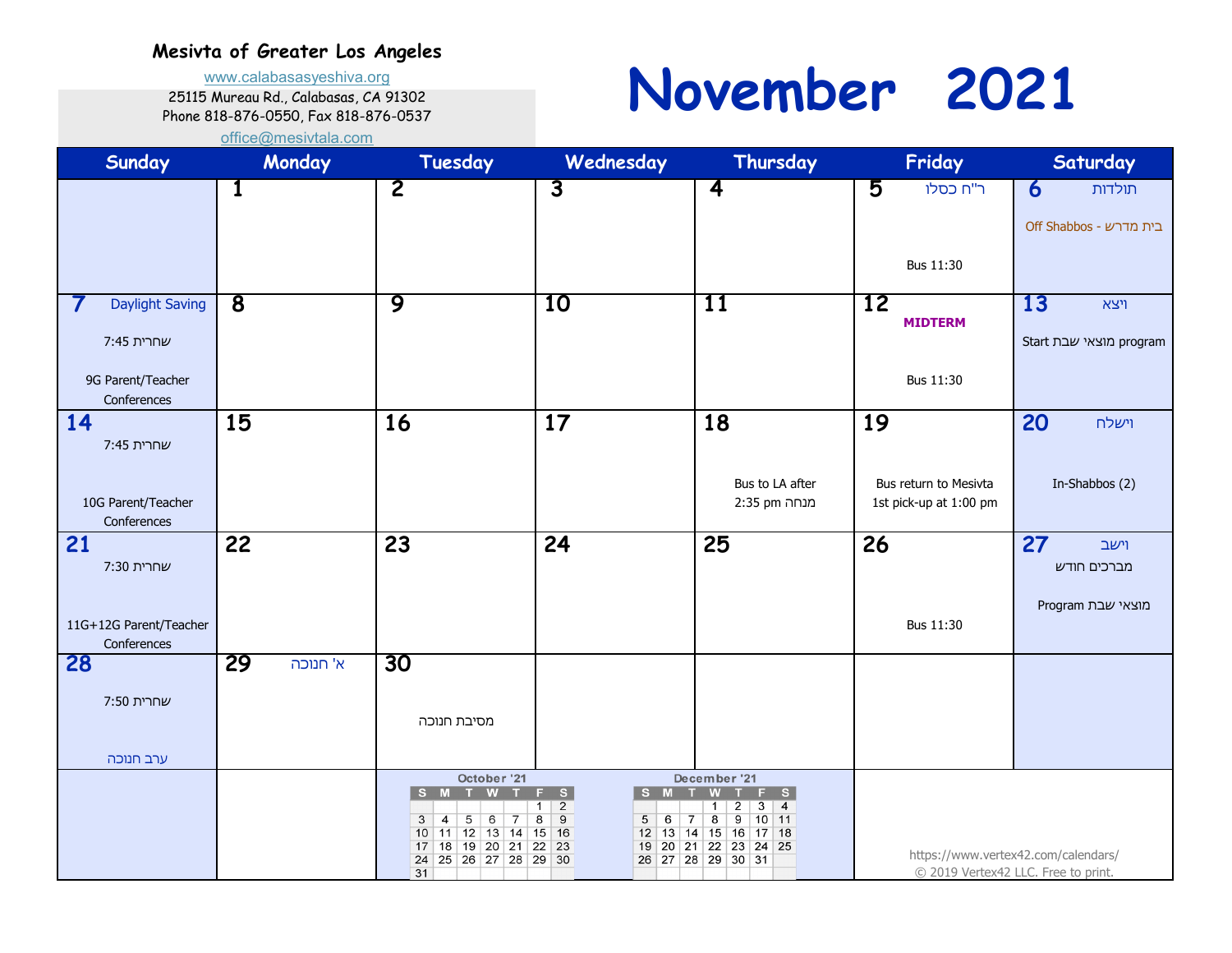www.calabasasyeshiva.org

25115 Mureau Rd., Calabasas, CA 91302

Phone 818-876-0550, Fax 818-876-0537

## **December 2021**

| Sunday                        | Monday                                                                                            | Tuesday                                                                                                                                                                                                          | Wednesday                                                                                        | Thursday                                                                                                                                                                                              | Friday                                                | Saturday                                                                   |
|-------------------------------|---------------------------------------------------------------------------------------------------|------------------------------------------------------------------------------------------------------------------------------------------------------------------------------------------------------------------|--------------------------------------------------------------------------------------------------|-------------------------------------------------------------------------------------------------------------------------------------------------------------------------------------------------------|-------------------------------------------------------|----------------------------------------------------------------------------|
|                               |                                                                                                   |                                                                                                                                                                                                                  | 1                                                                                                | $\overline{2}$<br>Bus to LA after<br>מנחה 2:35 pm<br>Channuka Break                                                                                                                                   | $\overline{3}$<br>No classes                          | 4<br>מקץ<br>א' ר"ח טבת<br>Off Shabbos - בית מדרש                           |
| 5<br>ב' ר"ח טבת<br>No classes | $\overline{\mathbf{6}}$<br>ח' חנוכה<br>No classes<br>Out of town Bochurim<br>return to LA tonight | 7<br>זמן Resume<br>שחרית 7:55 with                                                                                                                                                                               | $\overline{\mathbf{8}}$                                                                          | 9                                                                                                                                                                                                     | 10<br>Bus 11:30                                       | 11<br>ויגש<br>מוצאי שבת Program                                            |
| 12<br>שחרית 8:00              | 13                                                                                                | 14<br>עשרה בטבת<br>מנחה 12:30<br>No afternoon classes<br>5:22 pm מעריב)Supper<br><b>Resume with Night סדר</b>                                                                                                    | 15                                                                                               | 16<br>Bus to LA after<br>מנחה 2:35 pm                                                                                                                                                                 | 17<br>Bus return to Mesivta<br>1st pick-up at 1:15 pm | 18<br>ויחי<br>In-Shabbos (3)                                               |
| 19<br>שחרית 7:30              | 20                                                                                                | 21                                                                                                                                                                                                               | 22                                                                                               | 23                                                                                                                                                                                                    | 24<br>Bus 11:30                                       | 25<br>שמות<br>מוצאי שבת Program                                            |
| 26<br>שחרית 8:00              | 27                                                                                                | 28                                                                                                                                                                                                               | 29                                                                                               | 30                                                                                                                                                                                                    | 31<br>Bus 11:30                                       | מוצאי שבת Program                                                          |
|                               |                                                                                                   | November '21<br>S M<br><b>W</b><br>$\overline{3}$<br>$\overline{2}$<br>1<br>4<br>$\overline{8}$<br>$\overline{9}$<br>$10$ 11<br>$\overline{7}$<br>15 16 17 18 19 20<br>14<br>22 23 24 25 26 27<br>21<br>28 29 30 | F S<br>S M T<br>6<br>5<br>$12$ 13<br>$\overline{2}$<br>$\overline{3}$<br>9<br>16<br>$30\vert 31$ | January '22<br>W <sub>T</sub><br>F S<br>$\mathbf{1}$<br>$\bf 8$<br>5 <sup>7</sup><br>$\overline{7}$<br>$\overline{\mathbf{4}}$<br>6<br>10 11 12 13 14 15<br>17 18 19 20 21 22<br>23 24 25 26 27 28 29 |                                                       | https://www.vertex42.com/calendars/<br>© 2019 Vertex42 LLC. Free to print. |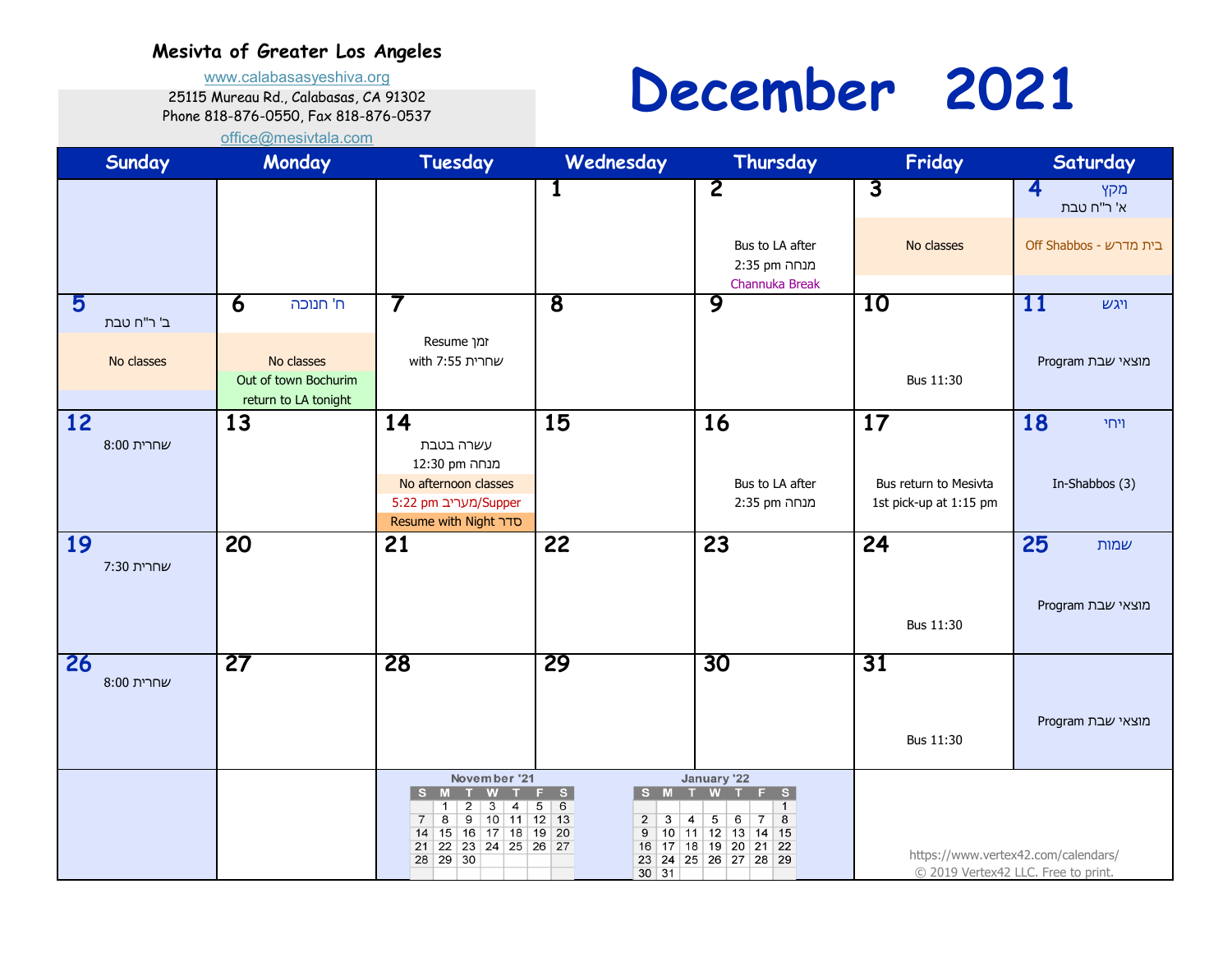www.calabasasyeshiva.org

25115 Mureau Rd., Calabasas, CA 91302

Phone 818-876-0550, Fax 818-876-0537



| Sunday                               | Monday                                  | Tuesday                                                                                                                                                                                                 | Wednesday                                                                                                                  | Thursday                                                                                                                                                        | Friday                                              | Saturday                                                                          |
|--------------------------------------|-----------------------------------------|---------------------------------------------------------------------------------------------------------------------------------------------------------------------------------------------------------|----------------------------------------------------------------------------------------------------------------------------|-----------------------------------------------------------------------------------------------------------------------------------------------------------------|-----------------------------------------------------|-----------------------------------------------------------------------------------|
|                                      |                                         |                                                                                                                                                                                                         |                                                                                                                            |                                                                                                                                                                 |                                                     | $\mathbf 1$<br>וארא<br>מברכים חודש<br>Off Shabbos - בית מדרש<br>מוצאי שבת Program |
| 2<br>שחרית 8:00                      | $\overline{\mathbf{3}}$<br>ר"ח שבט      | 4                                                                                                                                                                                                       | 5                                                                                                                          | 6                                                                                                                                                               | 7<br>Bus 11:30                                      | 8<br>$\square$<br>מוצאי שבת Program                                               |
| 9<br>שחרית 8:00<br><b>Open House</b> | 10                                      | 11                                                                                                                                                                                                      | 12                                                                                                                         | 13<br>Bus to LA after<br>מנחה 2:35 pm                                                                                                                           | 14<br>Bus return to Mesivta<br>1 pick-up at 1:00 pm | 15<br>בשלח<br>8G Shabbaton<br>Everyone return for<br>מוצאי שבת מסיבה              |
| 16<br>שחרית 8:00                     | 17<br>ט"ו בשבט                          | 18                                                                                                                                                                                                      | 19                                                                                                                         | 20                                                                                                                                                              | 21<br>Bus 11:30                                     | 22<br>יתרו<br>מוצאי שבת Program                                                   |
| 23<br>שחרית 8:00                     | 24                                      | 25<br>End of 1st Semester<br>Bus to LA after<br>מנחה 2:35 pm<br><b>WINTER BREAK</b>                                                                                                                     | 26<br>No classes                                                                                                           | 27<br>No classes                                                                                                                                                | 28<br>No classes                                    | 29<br>משפטים<br>מברכים חודש<br>Off Shabbos - בית מדרש                             |
| 30<br>No classes                     | 31<br>זמן Resume the<br>שחרית 8:00 with | December '21<br>S M T<br>W<br>$\overline{2}$<br>$\mathbf{1}$<br>$\overline{8}$<br>9<br>6<br>$5\overline{)}$<br>$\overline{7}$<br>12 13 14 15 16 17 18<br>21 22 23 24 25<br>$19$ 20<br>26 27 28 29 30 31 | F S<br>S M<br>$\top$<br>$\overline{4}$<br>3<br>$\mathbf{1}$<br>$10$ 11<br>$\overline{8}$<br>$\overline{7}$<br>6<br>$27$ 28 | February '22<br>W<br>T<br>F S<br>$\overline{2}$<br>$4 \mid 5$<br>3 <sup>2</sup><br>$\overline{9}$<br>$10$ 11 12<br>13 14 15 16 17 18 19<br>20 21 22 23 24 25 26 |                                                     | https://www.vertex42.com/calendars/<br>© 2019 Vertex42 LLC. Free to print.        |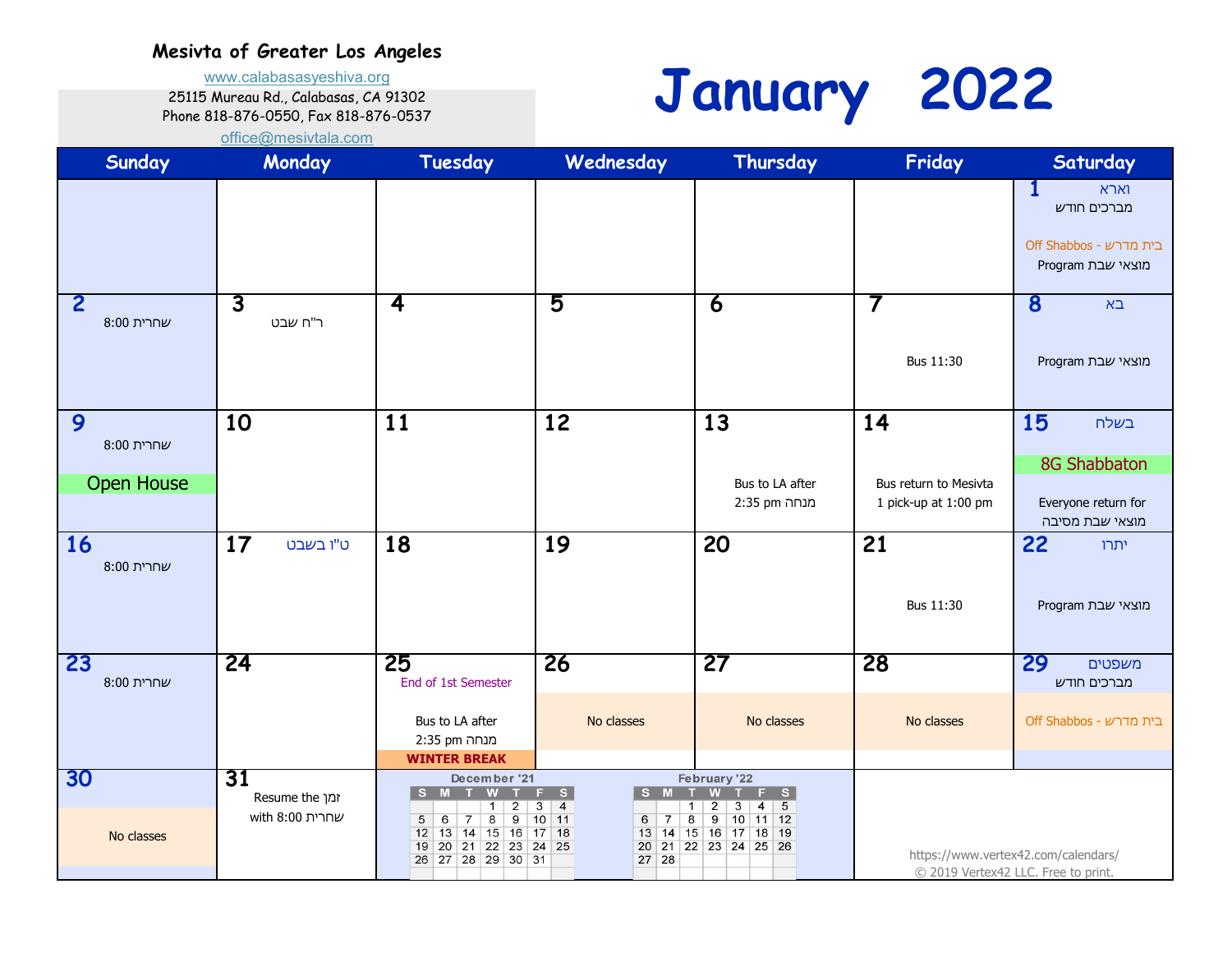www.calabasasyeshiva.org

25115 Mureau Rd., Calabasas, CA 91302

Phone 818-876-0550, Fax 818-876-0537

**February 2022**

| Sunday                    | Monday | Tuesday                                                                                                                                                                                  | Wednesday                                                                                          | Thursday                                                                                                                                                                     | Friday                                          | Saturday                                                                   |
|---------------------------|--------|------------------------------------------------------------------------------------------------------------------------------------------------------------------------------------------|----------------------------------------------------------------------------------------------------|------------------------------------------------------------------------------------------------------------------------------------------------------------------------------|-------------------------------------------------|----------------------------------------------------------------------------|
|                           |        | $\mathbf 1$<br>א' ר"ח אדר א'                                                                                                                                                             | $\overline{\mathbf{2}}$<br>"ב ר"ח אדר א                                                            | $\overline{3}$                                                                                                                                                               | $\overline{\mathbf{4}}$                         | 5<br>תרומה                                                                 |
|                           |        |                                                                                                                                                                                          |                                                                                                    |                                                                                                                                                                              | Bus 11:30                                       | מוצאי שבת Program                                                          |
| 6<br>שחרית 8:00           | 7      | $\overline{\mathbf{8}}$                                                                                                                                                                  | 9                                                                                                  | 10                                                                                                                                                                           | 11                                              | 12<br>תצוה                                                                 |
|                           |        |                                                                                                                                                                                          |                                                                                                    | Bus to LA after<br>מנחה 2:35 pm                                                                                                                                              | Bus return to Mesivta<br>1st pick-up at 1:45 pm | In-Shabbos (4)                                                             |
| 13<br>שחרית 7:30          | 14     | 15<br>פורים קטן                                                                                                                                                                          | 16                                                                                                 | 17                                                                                                                                                                           | 18                                              | 19<br>כי תשא                                                               |
|                           |        |                                                                                                                                                                                          |                                                                                                    |                                                                                                                                                                              | Bus 11:30                                       | מוצאי שבת Program                                                          |
| 20                        | 21     | 22                                                                                                                                                                                       | 23                                                                                                 | 24                                                                                                                                                                           | 25                                              | 26<br>ויקהל                                                                |
| שחרית 8:00                |        |                                                                                                                                                                                          |                                                                                                    |                                                                                                                                                                              | Leave from Mesivta                              | פר' שקלים                                                                  |
|                           |        |                                                                                                                                                                                          |                                                                                                    |                                                                                                                                                                              | <b>RUNNING</b><br><b>SPRINGS</b>                | מברכים חודש                                                                |
| 11G+12G Parent/Teacher    |        |                                                                                                                                                                                          |                                                                                                    |                                                                                                                                                                              | שבתון                                           |                                                                            |
| Conferences               |        |                                                                                                                                                                                          |                                                                                                    |                                                                                                                                                                              | Feb. 25 - 27                                    | Off Shabbos - בית מדרש                                                     |
| <b>27</b><br>Return to LA | 28     |                                                                                                                                                                                          |                                                                                                    |                                                                                                                                                                              |                                                 |                                                                            |
| after Breakfast           |        |                                                                                                                                                                                          |                                                                                                    |                                                                                                                                                                              |                                                 |                                                                            |
| Resume Yeshiva with       |        |                                                                                                                                                                                          |                                                                                                    |                                                                                                                                                                              |                                                 |                                                                            |
| <b>Night סדר</b>          |        |                                                                                                                                                                                          |                                                                                                    |                                                                                                                                                                              |                                                 |                                                                            |
|                           |        | January '22<br>S M T W T<br>$\overline{3}$<br>5<br>$6\overline{}$<br>$\overline{2}$<br>$\overline{4}$<br>10 11 12 13 14 15<br>9<br>16 17 18 19 20 21 22<br>23 24 25 26 27 28 29<br>30 31 | F S<br>S M T<br>$\mathbf{1}$<br>$\bf 8$<br>$\overline{7}$<br>6<br>$\overline{7}$<br>27 28 29 30 31 | March '22<br>W <sub>T</sub><br>F S<br>$\overline{2}$<br>$4 \mid 5$<br>3<br>$\mathbf{1}$<br>$\overline{8}$<br>9<br>$10$ 11 12<br>13 14 15 16 17 18 19<br>20 21 22 23 24 25 26 |                                                 | https://www.vertex42.com/calendars/<br>© 2019 Vertex42 LLC. Free to print. |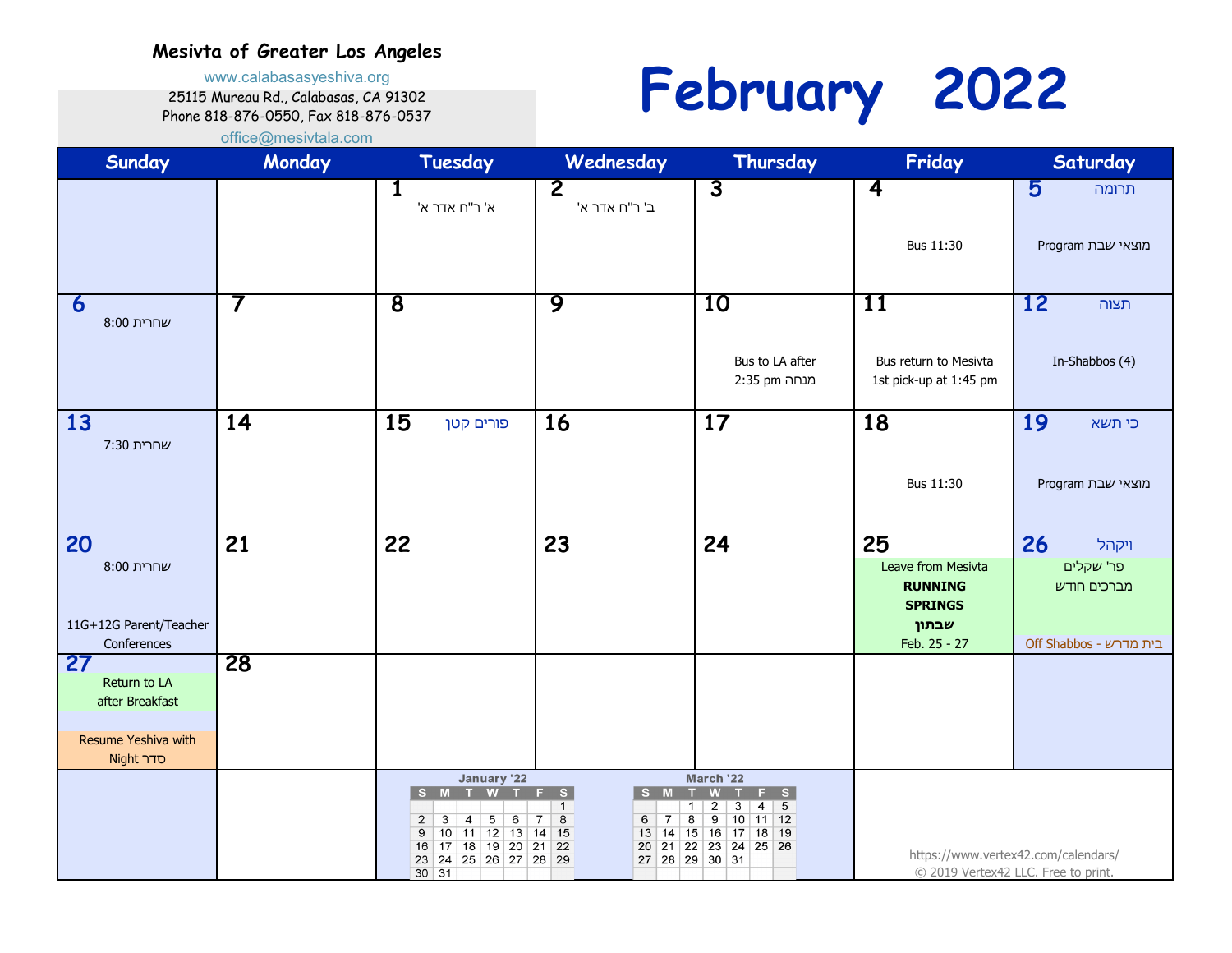www.calabasasyeshiva.org

25115 Mureau Rd., Calabasas, CA 91302

Phone 818-876-0550, Fax 818-876-0537

### **March 2022**

| Sunday                                                                                        | Monday | Tuesday                                                                                                                                                    | Wednesday                                                                                | Thursday                                                                                                                                                                                       | Friday                                                | Saturday                                                                   |
|-----------------------------------------------------------------------------------------------|--------|------------------------------------------------------------------------------------------------------------------------------------------------------------|------------------------------------------------------------------------------------------|------------------------------------------------------------------------------------------------------------------------------------------------------------------------------------------------|-------------------------------------------------------|----------------------------------------------------------------------------|
|                                                                                               |        | 1                                                                                                                                                          | $\overline{2}$                                                                           | $\overline{3}$<br>א' ר"ח אדר ב'                                                                                                                                                                | $\overline{\mathbf{4}}$<br>ב' ר"ח אדר ב'<br>Bus 11:30 | 5<br>פקודי<br>מוצאי שבת Program<br><b>FINAL WEEK</b>                       |
| 6<br>שחרית 8:00<br>10G+12G Parent/Teacher                                                     | 7      | $\overline{\mathbf{8}}$                                                                                                                                    | 9                                                                                        | 10<br>Bus to LA after<br>מנחה 2:35 pm                                                                                                                                                          | 11<br>Bus return to Mesivta<br>1st pick-up at 2:15 pm | <b>12</b><br>ויקרא<br>פר' זכור<br>In-Shabbos (5)                           |
| Conferences<br>13<br><b>Daylight Saving</b><br>שחרית 7:30<br>9G Parent/Teacher<br>Conferences | 14     | 15<br>מסיבת פורים                                                                                                                                          | <b>16</b><br>תענית אסתר<br><b>MIDTERM</b><br>Bus to LA after<br>מנחה 1:35 pm             | 17<br>פורים<br>No classes                                                                                                                                                                      | 18<br>No classes                                      | 19<br>צו<br>Off Shabbos - בית מדרש                                         |
| 20<br>שחרית 8:00                                                                              | 21     | 22                                                                                                                                                         | $\overline{23}$                                                                          | 24                                                                                                                                                                                             | 25<br>Bus 11:30                                       | 26<br>שמיני<br>מברכים חודש<br>פר' פרה                                      |
| 27<br>שחרית 8:00                                                                              | 28     | 29                                                                                                                                                         | 30                                                                                       | 31                                                                                                                                                                                             |                                                       |                                                                            |
|                                                                                               |        | February '22<br>S M<br>W<br>2<br>$\mathbf{1}$<br>3<br>8<br>$9$ 10 11 12<br>$7\overline{ }$<br>6<br>13 14 15 16 17 18 19<br>20 21 22 23 24 25 26<br>$27$ 28 | S M T<br>F.<br>S<br>$\overline{5}$<br>$\overline{4}$<br>$\overline{3}$<br>$\overline{4}$ | April '22<br><b>W</b><br>F.<br>S.<br>$\overline{2}$<br>$\mathbf{1}$<br>8<br>9<br>5 <sub>5</sub><br>6<br>$\overline{7}$<br>10 11 12 13 14 15 16<br>17 18 19 20 21 22 23<br>24 25 26 27 28 29 30 |                                                       | https://www.vertex42.com/calendars/<br>© 2019 Vertex42 LLC. Free to print. |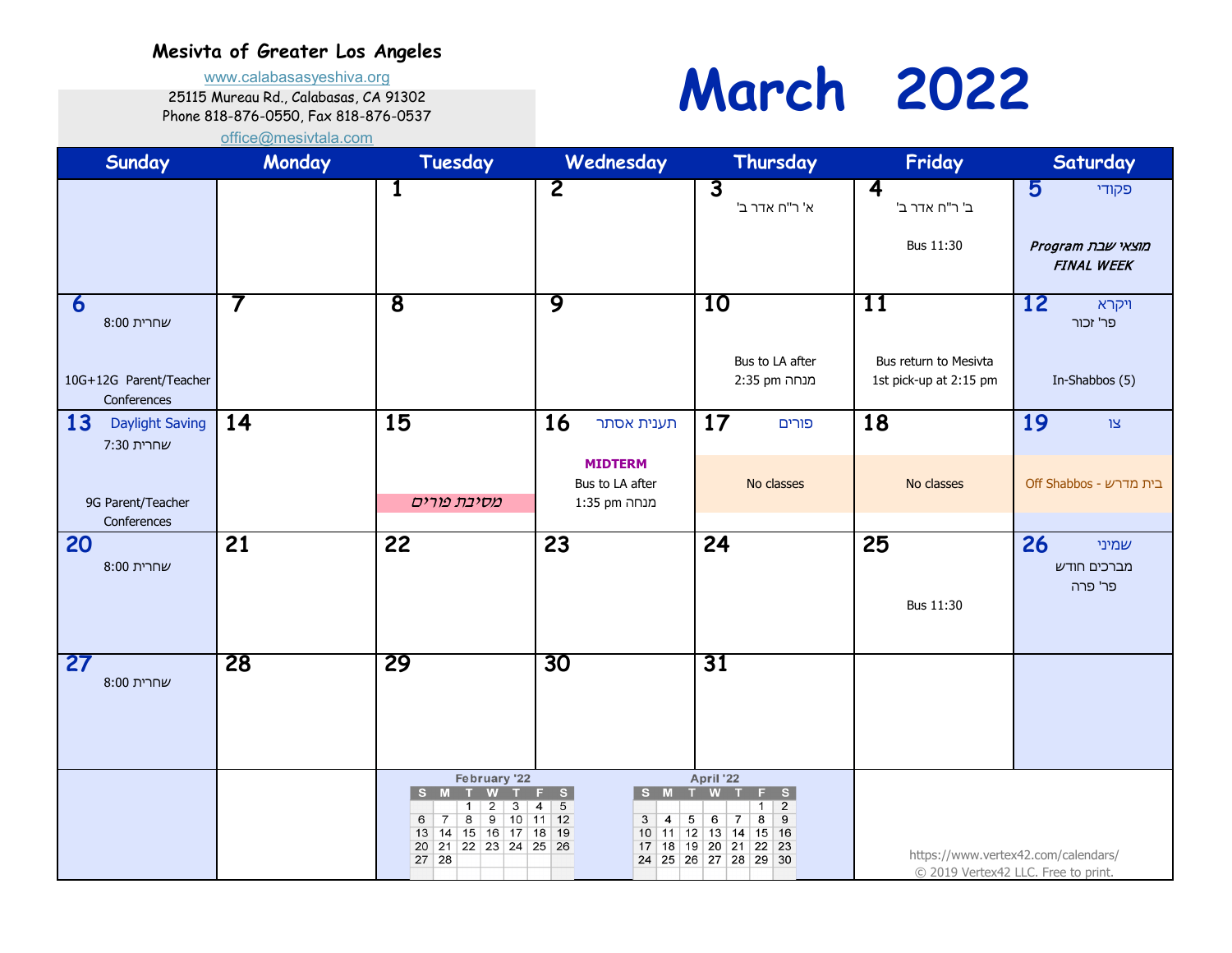www.calabasasyeshiva.org

25115 Mureau Rd., Calabasas, CA 91302

Phone 818-876-0550, Fax 818-876-0537

# **April 2022**

| Sunday                                                             | Monday                                             | Tuesday                                                                                                                                                                                                 | Wednesday                                                                                                                                            | Thursday                                                                                                                                 |                         | Friday                              | Saturday                                         |
|--------------------------------------------------------------------|----------------------------------------------------|---------------------------------------------------------------------------------------------------------------------------------------------------------------------------------------------------------|------------------------------------------------------------------------------------------------------------------------------------------------------|------------------------------------------------------------------------------------------------------------------------------------------|-------------------------|-------------------------------------|--------------------------------------------------|
|                                                                    |                                                    |                                                                                                                                                                                                         |                                                                                                                                                      |                                                                                                                                          | $\mathbf{1}$            | Bus 11:30                           | $\overline{2}$<br>תזריע<br>פר' החודש<br>ר"ח ניסן |
| $\overline{\mathbf{3}}$<br>שחרית 8:00<br>בית מדרש בין הזמנים התחיל | 4                                                  | 5                                                                                                                                                                                                       | 6                                                                                                                                                    | 7<br>בין הזמנים High School<br>Bus to LA after<br>מנחה 2:35 pm                                                                           | $\overline{\mathbf{8}}$ |                                     | 9<br>מצורע<br>שבת הגדול                          |
| 10                                                                 | 11                                                 | 12                                                                                                                                                                                                      | 13                                                                                                                                                   | 14                                                                                                                                       | 15                      | ערב פסח                             | <b>16</b><br>א' פסח                              |
| 17<br>ב' פסח                                                       | 18                                                 | 19                                                                                                                                                                                                      | $\overline{20}$                                                                                                                                      | $\overline{21}$                                                                                                                          | 22                      | שביעי של פסח                        | 23<br>אחרון של פסח                               |
| 24                                                                 | 25<br>Out of town Bochurim<br>return to LA tonight | 26<br>9 - 12 Grades<br>Resume with<br>שחרית 8:00                                                                                                                                                        | 27                                                                                                                                                   | 28                                                                                                                                       | 29                      | Bus 11:30                           | 30<br>אחרי מות<br>מברכים חודש                    |
|                                                                    |                                                    | March '22<br>S M T<br><b>W</b><br>$\overline{2}$<br>3<br>$\overline{1}$<br>9<br>$\overline{8}$<br>6<br>$ 10\rangle$<br>$\overline{7}$<br>13 14 15 16 17 18 19<br>20 21 22 23 24 25 26<br>27 28 29 30 31 | $F-S$<br>S M T<br>$\overline{5}$<br>$\overline{2}$<br>$\overline{3}$<br>$\overline{4}$<br>$\mathbf{1}$<br>$11$ 12<br>$\overline{9}$<br>8<br>29 30 31 | <b>May '22</b><br><b>W</b><br>F S<br>$6 \mid 7$<br>4<br>5 <sup>5</sup><br>10 11 12 13 14<br>15 16 17 18 19 20 21<br>22 23 24 25 26 27 28 |                         | C 2019 Vertex42 LLC. Free to print. | https://www.vertex42.com/calendars/              |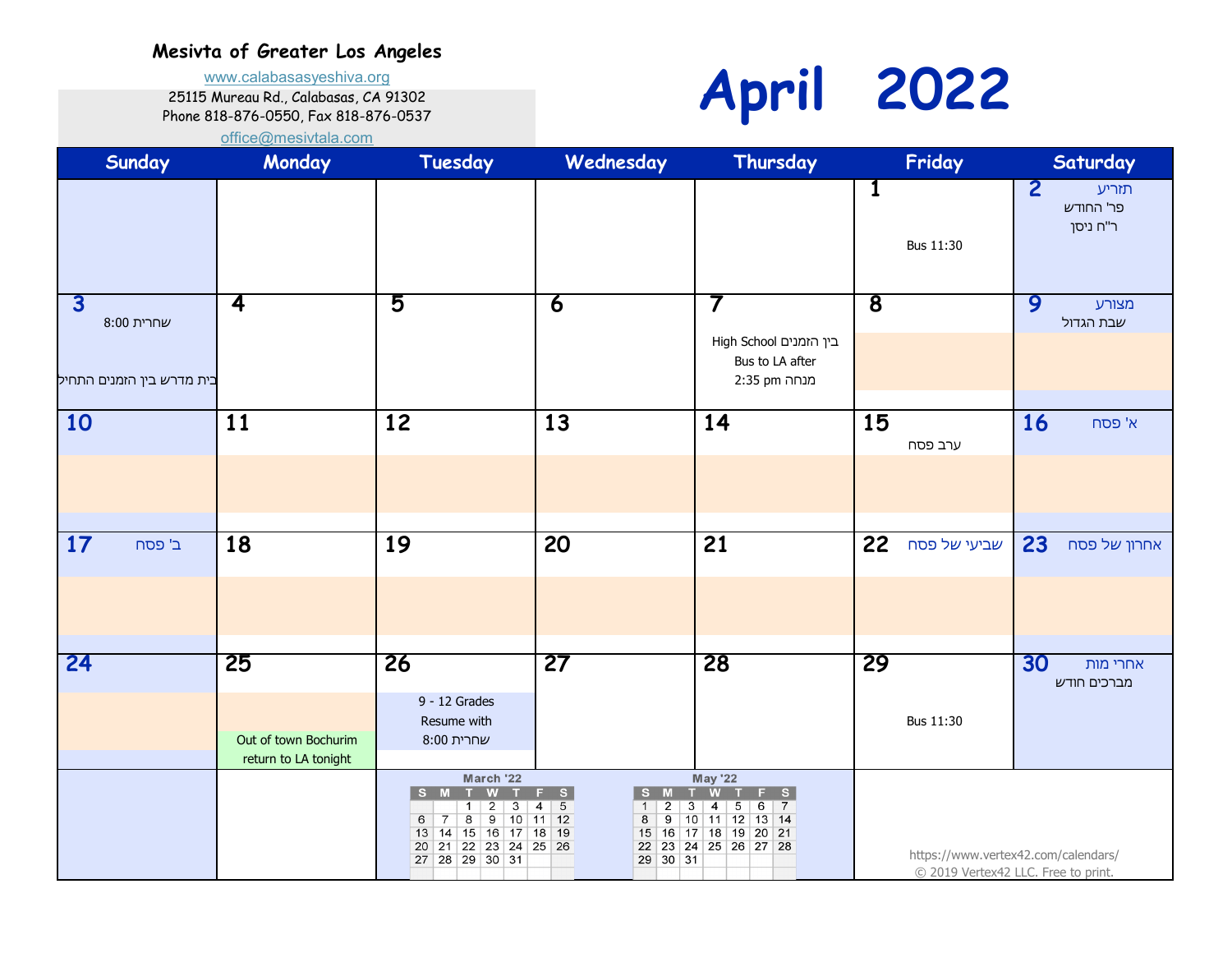www.calabasasyeshiva.org

25115 Mureau Rd., Calabasas, CA 91302

Phone 818-876-0550, Fax 818-876-0537



| Sunday                                          | Monday                        | Tuesday                                                                                                                                                   | Wednesday                                                                                                                            | Thursday                                                                                                                                                                     | Friday                             | Saturday                                                                   |
|-------------------------------------------------|-------------------------------|-----------------------------------------------------------------------------------------------------------------------------------------------------------|--------------------------------------------------------------------------------------------------------------------------------------|------------------------------------------------------------------------------------------------------------------------------------------------------------------------------|------------------------------------|----------------------------------------------------------------------------|
| א' ר"ח אייר<br>1<br>9 - 12 Grades<br>שחרית 8:00 | $\overline{2}$<br>ב' ר"ח אייר | $\overline{\mathbf{3}}$                                                                                                                                   | $\overline{\mathbf{4}}$                                                                                                              | 5                                                                                                                                                                            | $\overline{6}$<br><b>Bus 11:30</b> | 7<br>קדושים                                                                |
| $n"$ ב<br>9:15 מעריב                            |                               |                                                                                                                                                           |                                                                                                                                      |                                                                                                                                                                              |                                    |                                                                            |
| 8<br>שחרית 8:00                                 | 9                             | 10                                                                                                                                                        | 11                                                                                                                                   | 12                                                                                                                                                                           | 13                                 | 14<br>אמור                                                                 |
|                                                 |                               |                                                                                                                                                           |                                                                                                                                      |                                                                                                                                                                              | Bus 11:30                          |                                                                            |
| 15<br>שחרית 8:00                                | 16                            | 17                                                                                                                                                        | 18                                                                                                                                   | 19<br>ל"ג בעומר                                                                                                                                                              | 20                                 | 21<br>בהר                                                                  |
| פסח שני                                         |                               |                                                                                                                                                           |                                                                                                                                      | Special Program TBA                                                                                                                                                          | Bus 11:30                          |                                                                            |
|                                                 |                               |                                                                                                                                                           |                                                                                                                                      |                                                                                                                                                                              |                                    |                                                                            |
| 22<br>שחרית 8:00                                | 23                            | 24                                                                                                                                                        | 25                                                                                                                                   | 26                                                                                                                                                                           | 27                                 | 28<br>בחוקותי<br>מברכים חודש                                               |
|                                                 | <b>SAT 10</b>                 | <b>TESTING</b>                                                                                                                                            | <b>WEEK</b>                                                                                                                          |                                                                                                                                                                              | Bus 11:30                          |                                                                            |
|                                                 |                               |                                                                                                                                                           |                                                                                                                                      |                                                                                                                                                                              |                                    |                                                                            |
| 29<br>שחרית 8:00                                | 30                            | 31<br>ר"ח סיון                                                                                                                                            |                                                                                                                                      |                                                                                                                                                                              |                                    |                                                                            |
|                                                 |                               | April '22<br>S M<br>T W<br>5 <sup>1</sup><br>3<br>$\overline{4}$<br>6<br>$\overline{7}$<br>10 11 12 13 14 15 16<br>17 18 19 20 21<br>24 25 26 27 28 29 30 | S<br>$S$ M<br>T<br>F<br>$\frac{2}{9}$<br>1<br>$\overline{8}$<br>$5\overline{)}$<br>$6\overline{6}$<br> 7 <br>22 23<br>26 27 28 29 30 | <b>June '22</b><br>W<br>F <sub>S</sub><br>$\overline{2}$<br>$3 \mid 4$<br>-1<br>$\overline{\mathbf{8}}$<br>9<br>$10 \mid 11$<br>12 13 14 15 16 17 18<br>19 20 21 22 23 24 25 |                                    | https://www.vertex42.com/calendars/<br>© 2019 Vertex42 LLC. Free to print. |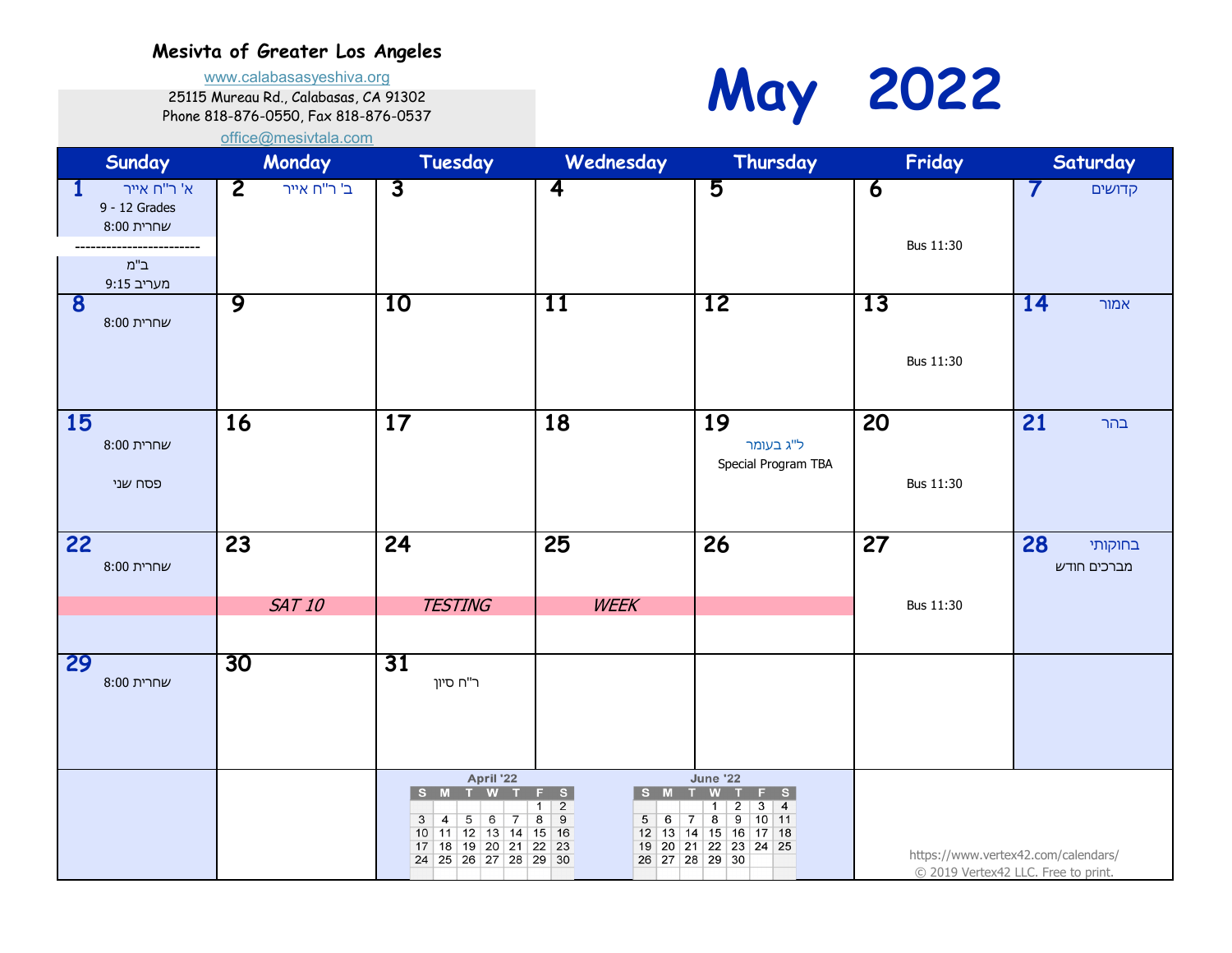www.calabasasyeshiva.org

25115 Mureau Rd., Calabasas, CA 91302

Phone 818-876-0550, Fax 818-876-0537

**June 2022**

| <b>Sunday</b>                                                     | Monday         | Tuesday                                                                                                                                                                                                                    | Wednesday                                                                                            | Thursday                                                                                                                                                            | Friday                                                            | Saturday                                                                   |
|-------------------------------------------------------------------|----------------|----------------------------------------------------------------------------------------------------------------------------------------------------------------------------------------------------------------------------|------------------------------------------------------------------------------------------------------|---------------------------------------------------------------------------------------------------------------------------------------------------------------------|-------------------------------------------------------------------|----------------------------------------------------------------------------|
|                                                                   |                |                                                                                                                                                                                                                            | 1                                                                                                    | $\overline{\mathbf{2}}$<br>Bus to LA after<br>מנחה 2:35 pm                                                                                                          | $\overline{3}$<br>Bus return to Mesivta<br>1st pick-up at 4:15 pm | $\overline{\mathbf{4}}$<br>במדבר<br>ערב שבועות                             |
| 5<br>א' שבועות                                                    | 6<br>ב' שבועות | $\prime$                                                                                                                                                                                                                   | $\overline{\mathbf{8}}$                                                                              | 9<br>9G - BM<br>Extended off Shabbos<br>Bus to LA after<br>מנחה 2:35 pm                                                                                             | 10                                                                | 11<br>נשא                                                                  |
| 12<br>Grades 9 - 12 13<br>שחרית 8:00<br>בית מדרש<br>9:15 pm מעריב |                | 14                                                                                                                                                                                                                         | 15                                                                                                   | 16                                                                                                                                                                  | 17<br>Bus 11:30                                                   | 18<br>בהעלותך                                                              |
| <b>19</b><br>שחרית 8:00                                           | 20             | 21                                                                                                                                                                                                                         | 22<br><b>End 2nd Semester</b><br>for Grades 9 - 12<br>End of Zman Siyum<br>(No bus)                  | 23                                                                                                                                                                  | 24                                                                | 25<br>שלח<br>מברכים חודש                                                   |
| 26                                                                | 27             | 28                                                                                                                                                                                                                         | 29<br>א' ר"ח תמוז                                                                                    | 30<br>ב' ר"ח תמוז                                                                                                                                                   |                                                                   |                                                                            |
|                                                                   |                | <b>May '22</b><br><b>W</b><br>M<br><b>S</b><br>т.<br>$\overline{2}$<br>$\overline{\mathbf{3}}$<br>$\overline{4}$<br>$\overline{5}$<br>10 11 12 13 14<br>8<br>9<br>15 16 17 18 19 20 21<br>22 23 24 25 26 27 28<br>29 30 31 | S<br>S M<br>т.<br>F.<br>$6 \mid 7$<br>5 <sub>5</sub><br>3 <sup>7</sup><br>$\overline{4}$<br>17<br>31 | <b>July '22</b><br><b>W</b><br>F S<br>$1 \mid 2$<br>$\overline{8}$<br>6<br>9<br>$\overline{7}$<br>10 11 12 13 14 15 16<br>18 19 20 21 22 23<br>24 25 26 27 28 29 30 |                                                                   | https://www.vertex42.com/calendars/<br>© 2019 Vertex42 LLC. Free to print. |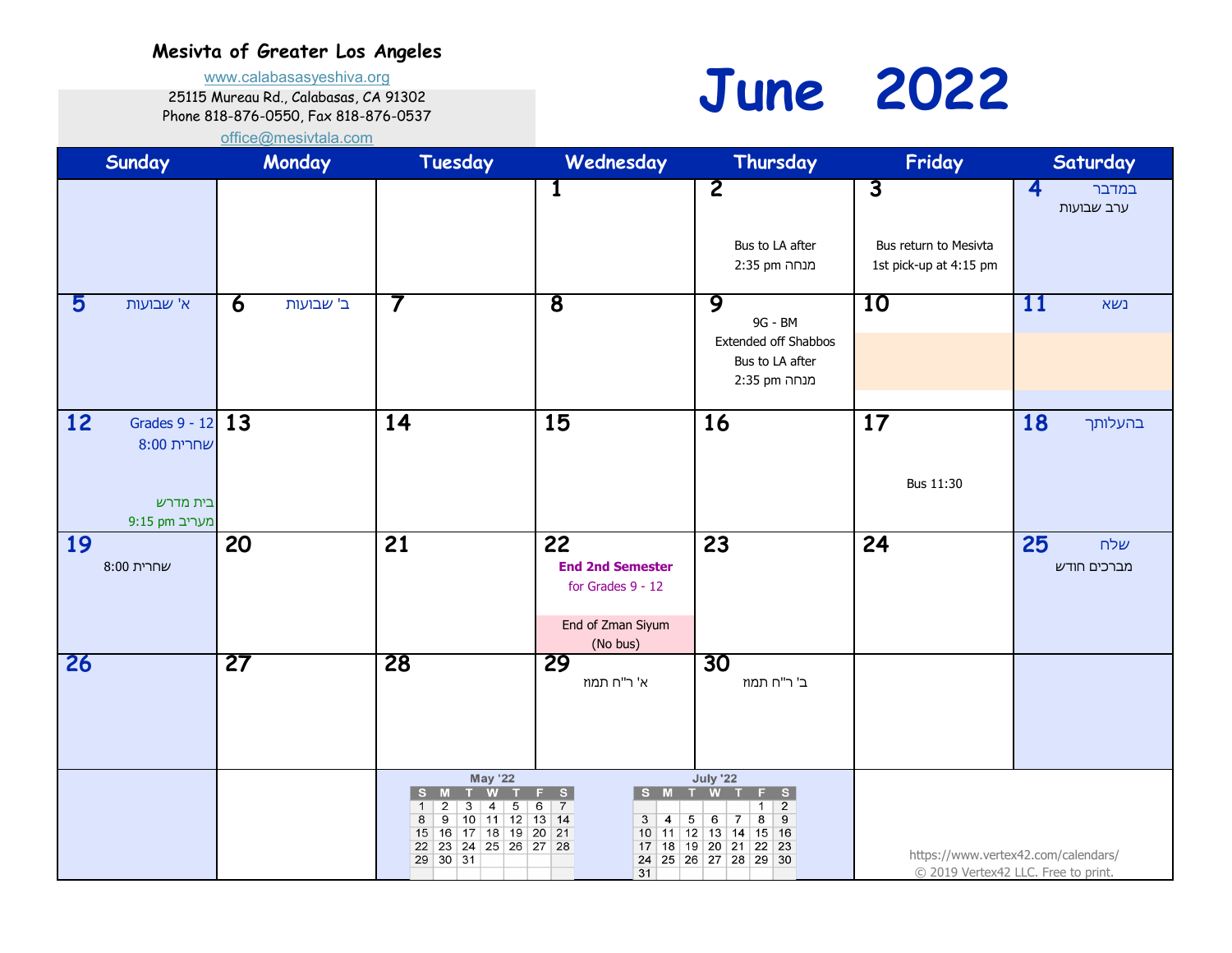www.calabasasyeshiva.org

25115 Mureau Rd., Calabasas, CA 91302

Phone 818-876-0550, Fax 818-876-0537



| Sunday                  | Monday                  | Tuesday                                                                                                                                                                            | Wednesday                                                                                                                                                 | Thursday                                                                                                                          | Friday                  | Saturday                                                                   |
|-------------------------|-------------------------|------------------------------------------------------------------------------------------------------------------------------------------------------------------------------------|-----------------------------------------------------------------------------------------------------------------------------------------------------------|-----------------------------------------------------------------------------------------------------------------------------------|-------------------------|----------------------------------------------------------------------------|
|                         |                         |                                                                                                                                                                                    |                                                                                                                                                           |                                                                                                                                   | $\mathbf 1$             | $\overline{2}$<br>קרח                                                      |
| $\overline{\mathbf{3}}$ | $\overline{\mathbf{4}}$ | 5                                                                                                                                                                                  | $\overline{\mathbf{6}}$                                                                                                                                   | 7                                                                                                                                 | $\overline{\mathbf{8}}$ | 9<br>חקת<br>Off Shabbos - 12G + ב"מ                                        |
| 10                      | 11                      | 12                                                                                                                                                                                 | 13                                                                                                                                                        | 14                                                                                                                                | 15                      | 16<br>בלק                                                                  |
| 17<br>י"ז תמוז נדחה     | $\overline{18}$         | $\overline{19}$                                                                                                                                                                    | $\overline{20}$                                                                                                                                           | $\overline{21}$                                                                                                                   | 22                      | 23<br>פנחס<br>מברכים חודש                                                  |
| 24                      | 25                      | 26                                                                                                                                                                                 | 27                                                                                                                                                        | 28<br>$\mathsf{n}$ ב"<br>End of Zman<br>after<br>מנחה 1:40 pm                                                                     | 29<br>ר"ח מנחם אב       | 30<br>מטות-מסעי                                                            |
| 31                      |                         | <b>June '22</b><br>W<br>M <sub>T</sub><br>S.<br>1<br>$\overline{2}$<br>$8 \mid 9$<br>$6\overline{6}$<br> 7 <br>5<br>12 13 14 15 16 17 18<br>19 20 21 22 23 24 25<br>26 27 28 29 30 | F.<br>S<br>S M<br>T<br>$\overline{\mathbf{3}}$<br>$\overline{4}$<br>$\overline{2}$<br>$\mathbf{1}$<br>$10$ 11<br>8<br>$\overline{7}$<br>21<br>28 29 30 31 | August '22<br>W<br>F S<br>т<br>56<br>$\overline{\mathbf{3}}$<br>4<br>$9$ 10 11 12 13<br>14 15 16 17 18 19 20<br>22 23 24 25 26 27 |                         | https://www.vertex42.com/calendars/<br>© 2019 Vertex42 LLC. Free to print. |